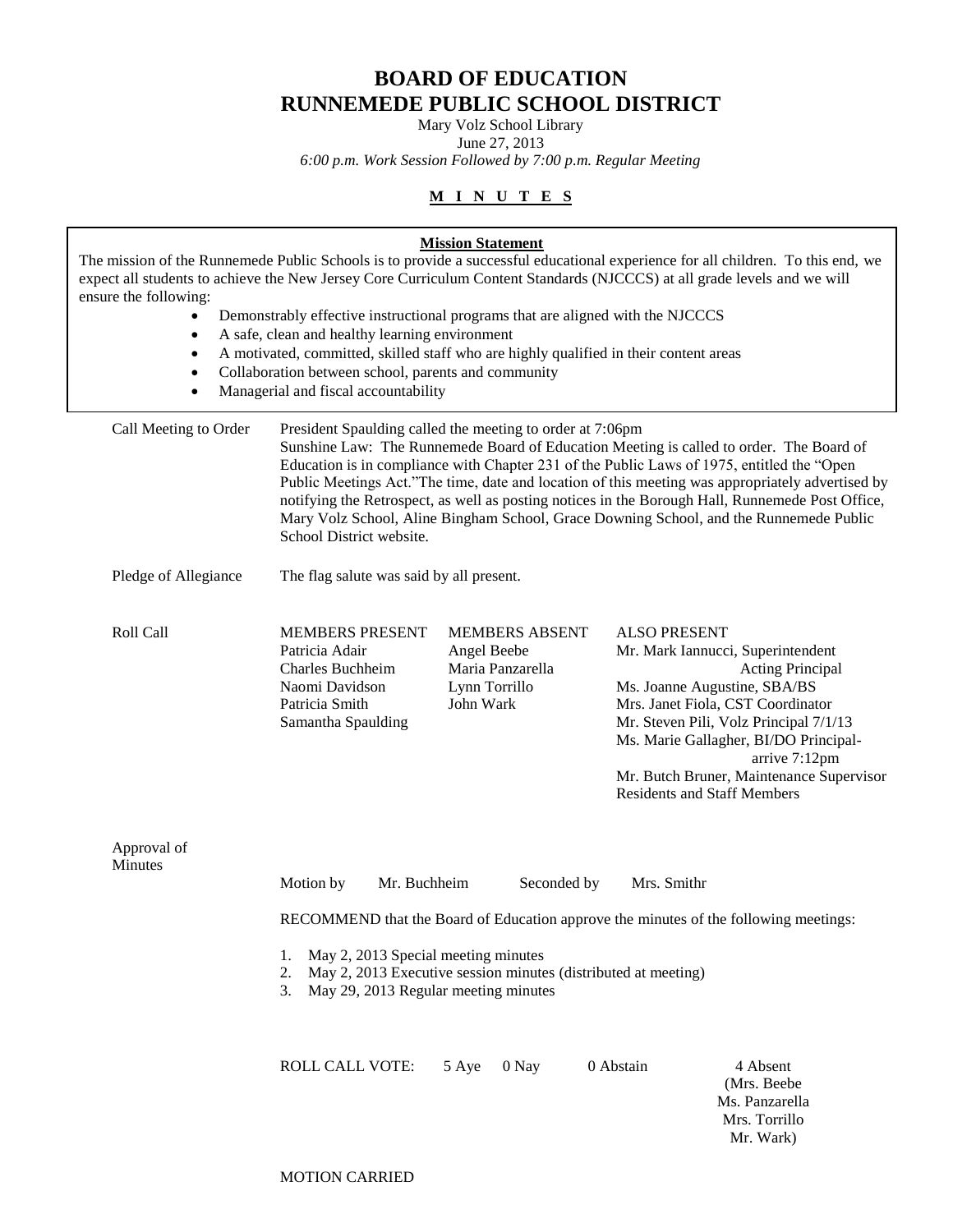RECOMMEND that the Board of Education approve the following resolution:

Board Secretary Financial, Revenue and Treasurer's Reports

- A. Board Secretary's Report in accordance with 18A: 17-36 and 18A: 17-9 for the month of May, 2013. The Board Secretary certifies that no line item account has between over expended in violation of N.J.A.C. 6A:23A-16.10 (c) 3 and that sufficient funds are available to meet the District's financial obligations for the remainder of the fiscal year.
- B. Treasurer's Report in accordance with 18A:17-36 and 18A:17-9 for the months of April/May. The Treasurer's and Secretary's report are in agreement for the months of April/May 2013.
- C. Board Secretary in accordance with N.J.A.C. 6A:23A-16.10 (c) 2 certifies that there are no changes in anticipated revenue amounts or revenue sources.
- D. Board of Education Certification pursuant to N.J.A.C. 6A:23A-16.10 (c) 4 We certify that after review of the secretary's monthly financial report (appropriations section) and upon consultation with the appropriate District officials, that to the best of our knowledge no major accounts or funds have been over expended in violation of N.J.A.C. 6A:23A-16.10 (b) and that sufficient funds are available to meet the District's financial obligations for the remainder of the fiscal year.

 \_\_\_\_\_\_\_\_\_\_\_\_\_\_\_\_\_\_\_\_\_\_\_\_\_\_\_\_\_\_\_\_\_\_ June 27, 2013 Joanne Augustine, Business Administrator Date

ROLL CALL VOTE: 5 Aye 0 Nay 0 Abstain 4 Absent

(Mrs. Beebe Ms. Panzarella Mrs. Torrillo Mr. Wark)

# MOTION CARRIED

Presentations Janet Fiola explained the School Self Assessment results for Anti-Bullying Bill of Rights. There are 25 areas that can receive up to 3 points for a maximum score of 75. Runnemede scored 63 points.

Correspondence *(white)* Runnemede Library is requesting that all the schools give them a list of the summer reading May. The Library wants to make sure that they have a sufficient supply of the reading material needed to accommodate our students.

Recognition of Citizens

for agenda items only The Public is reminded that they should attempt to resolve problems and/or complaints through initial contact with the staff member or members involved therein and the Chief School Administrator prior to petitioning the Board of Education. Complaints should only be brought to the Board after the appropriate school staff has had a reasonable opportunity to resolve the problem at the employee level. Statement should be limited to topics to be addressed on the published agenda and limited in length to 3 minutes.

> The Board President will recognize those individuals in the audience whom wish to comment on any action items on this Agenda. Please respect the following procedures: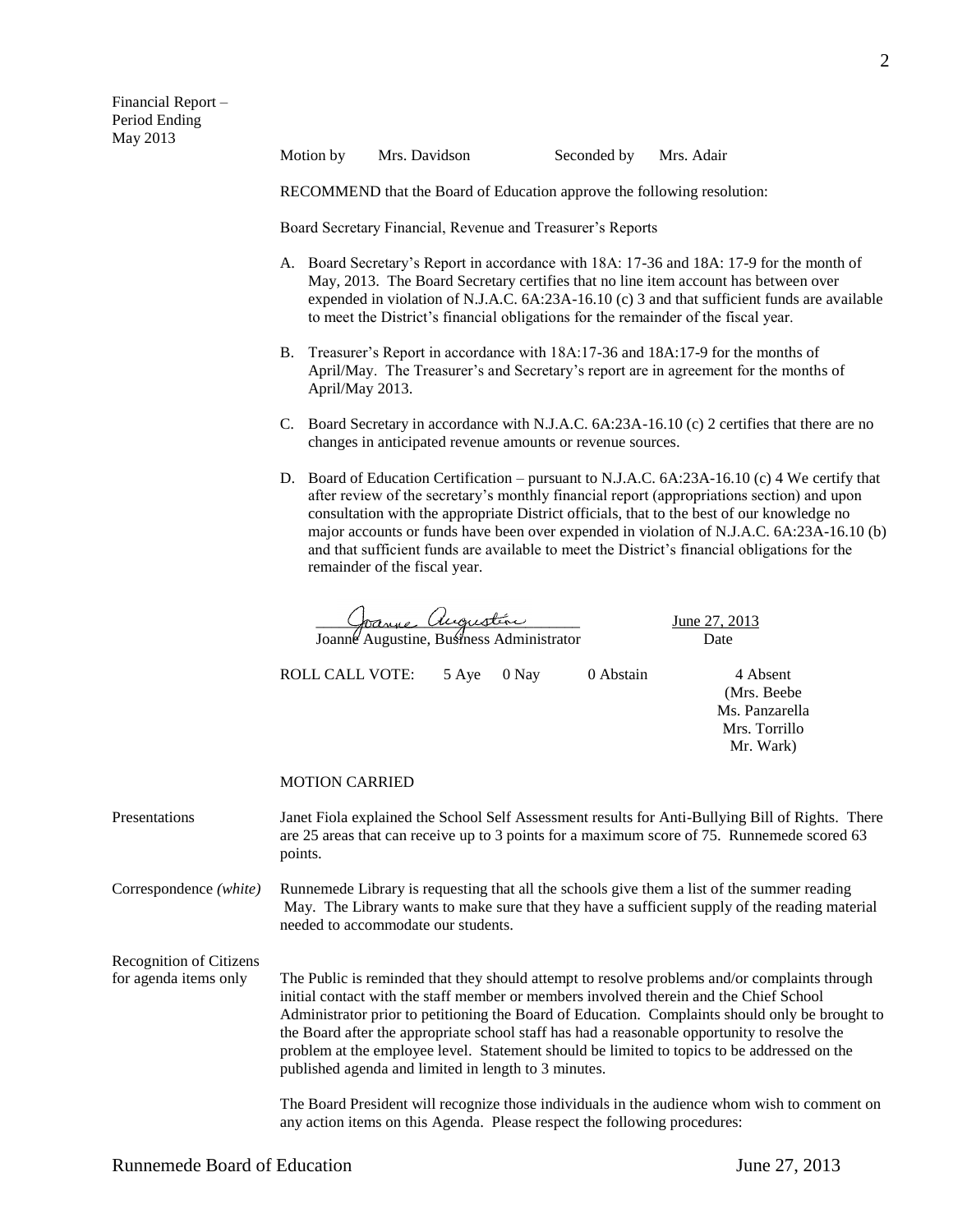|                         | Be recognized by Board President.<br>1.<br>State your full name and address.<br>2. |                                                                                          |                                                                                                                                                                                |  |  |  |  |
|-------------------------|------------------------------------------------------------------------------------|------------------------------------------------------------------------------------------|--------------------------------------------------------------------------------------------------------------------------------------------------------------------------------|--|--|--|--|
|                         | 3.                                                                                 | Identify the resolution/item number on which you wish to comment.                        |                                                                                                                                                                                |  |  |  |  |
|                         | Wait to be recognized before you make your comment.<br>4.                          |                                                                                          |                                                                                                                                                                                |  |  |  |  |
|                         | 5.<br>Limit your comments to $(3)$ minutes per person.<br>6.                       | Limit your comments to the specific resolution/items.                                    |                                                                                                                                                                                |  |  |  |  |
|                         |                                                                                    |                                                                                          |                                                                                                                                                                                |  |  |  |  |
|                         |                                                                                    | No public comment. President Spaulding closed the public comment section of the meeting. |                                                                                                                                                                                |  |  |  |  |
| Secretary's Report      |                                                                                    | Ms. Augustine reported on the following activities in addition to routine business:      |                                                                                                                                                                                |  |  |  |  |
|                         | Activities in addition to routine business include:                                |                                                                                          |                                                                                                                                                                                |  |  |  |  |
|                         | 0                                                                                  | Complete state required Verification of Payroll Distribution                             |                                                                                                                                                                                |  |  |  |  |
|                         | $\bullet$                                                                          |                                                                                          | Submit reimbursement request for May and June expenditures for the IDEA FYE 8/31/13                                                                                            |  |  |  |  |
|                         | $\bullet$                                                                          |                                                                                          | Submit reimbursement request for May and June expenditures for the NCLB FYE 8/31/13<br>Compile transportation routes for Extended School Year based on Special Education needs |  |  |  |  |
|                         | $\bullet$<br>and IEP meetings                                                      |                                                                                          |                                                                                                                                                                                |  |  |  |  |
|                         | $\bullet$                                                                          |                                                                                          | Compile transportation routes contract renewals and bid information for the 2013-14 school                                                                                     |  |  |  |  |
|                         |                                                                                    | based on State regulations,, Special Education needs and the outcomes of IEP meetings    |                                                                                                                                                                                |  |  |  |  |
|                         | $\bullet$                                                                          | Renew Flexible Spending account maintaining no cost to staff or Board of Education       |                                                                                                                                                                                |  |  |  |  |
|                         | ٠                                                                                  | Negotiations work and attend committee meetings                                          |                                                                                                                                                                                |  |  |  |  |
| Superintendent's Report | Mr. Iannucci reported on the following items of interest:                          |                                                                                          |                                                                                                                                                                                |  |  |  |  |
|                         | A. Attendance/Enrollment Report<br>Attachment X. A.                                |                                                                                          |                                                                                                                                                                                |  |  |  |  |
|                         | Motion by<br>Mrs. Davidson<br>Seconded by<br>Mrs. Smith                            |                                                                                          |                                                                                                                                                                                |  |  |  |  |
|                         | Anti-Bullying Bill of Rights.                                                      | B. Affirm and accept the School Self Assessment for Determining School Grades under the  |                                                                                                                                                                                |  |  |  |  |
|                         | <b>ROLL CALL VOTE:</b>                                                             | 0 Abstain<br>5 Aye<br>0 Nay                                                              | 4 Absent<br>(Mrs. Beebe<br>Ms. Panzarella<br>Mrs. Torrillo<br>Mr. Wark)                                                                                                        |  |  |  |  |
|                         | <b>MOTION CARRIED</b>                                                              |                                                                                          |                                                                                                                                                                                |  |  |  |  |
| Principals' Reports     | Principals reported on the following items of interest                             |                                                                                          |                                                                                                                                                                                |  |  |  |  |
|                         | A. Fire and Security Drills to date were conducted as follows:                     |                                                                                          |                                                                                                                                                                                |  |  |  |  |
|                         | <b>SCHOOL</b>                                                                      | <b>TYPE OF DRILL</b>                                                                     | <b>DATES</b>                                                                                                                                                                   |  |  |  |  |
|                         | <b>BINGHAM</b>                                                                     | <b>FIRE</b>                                                                              | 5/20                                                                                                                                                                           |  |  |  |  |
|                         | <b>DOWNING</b>                                                                     | <b>EVACUATION</b><br><b>FIRE</b>                                                         | $5/22$<br>5/21                                                                                                                                                                 |  |  |  |  |
|                         |                                                                                    | <b>EVACUATION</b>                                                                        | $5/28$                                                                                                                                                                         |  |  |  |  |
|                         | <b>VOLZ</b>                                                                        | <b>FIRE</b>                                                                              | 5/21                                                                                                                                                                           |  |  |  |  |
|                         |                                                                                    | <b>ACTIVE SHOOTER</b>                                                                    | $5/23$                                                                                                                                                                         |  |  |  |  |
|                         | B. Nurse's Report (on file)                                                        |                                                                                          |                                                                                                                                                                                |  |  |  |  |
|                         | Buildings and Grounds Report (on file)<br>C.                                       |                                                                                          |                                                                                                                                                                                |  |  |  |  |
|                         | D. Special Education Report (on file)                                              |                                                                                          |                                                                                                                                                                                |  |  |  |  |

Other Reports A. PTA Report

Mrs. Pat Wilson announced that they are looking to hold a barbeque the last week of August. There will be a town-wide invitation sent out.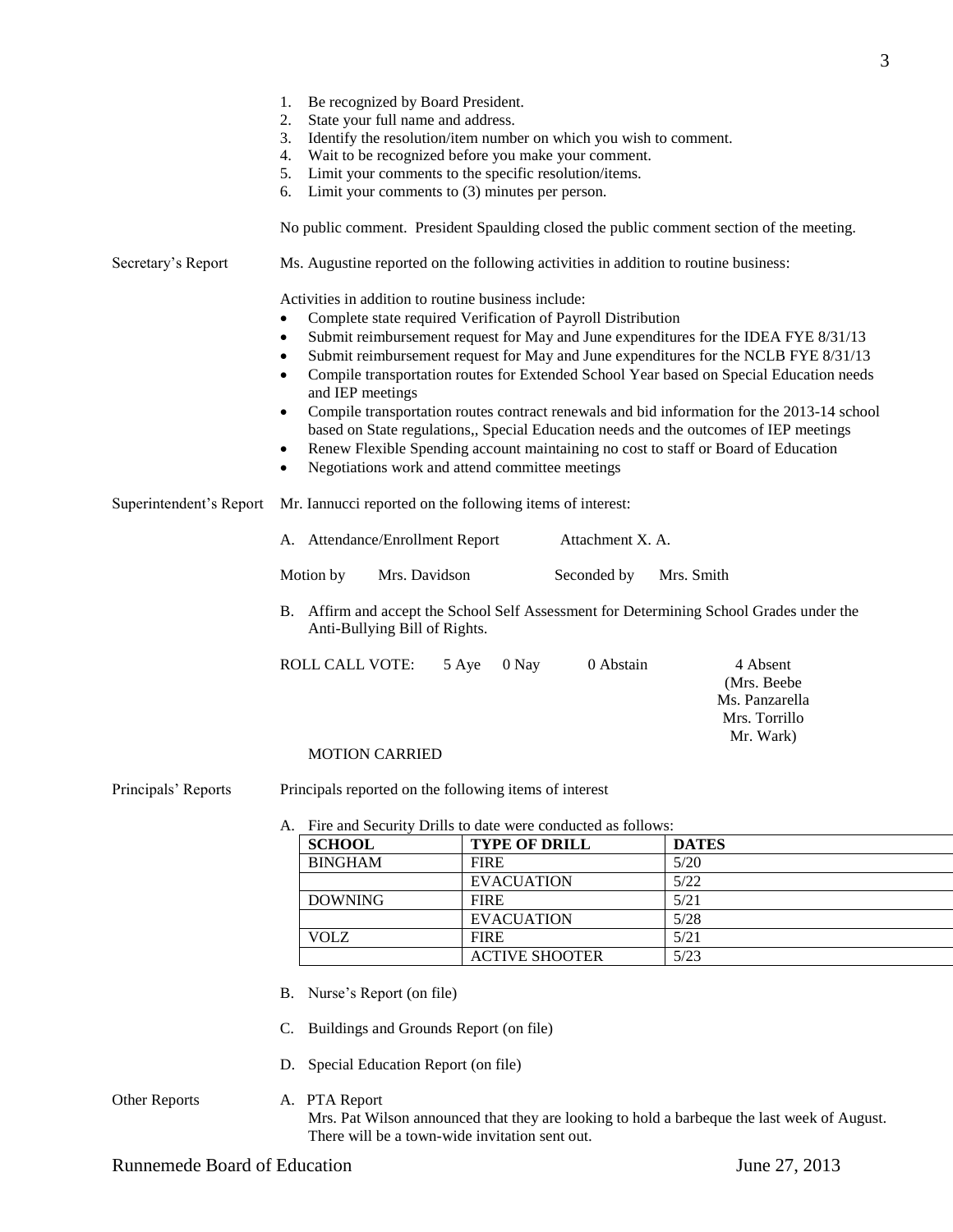- Camden County Education Services Commission none
- NJSBA Report Mr. Buchheim announced that the next report will be in the Fall
- Black Horse Pike Mrs. Spaulding commented that there has been restricting at the school with all the new hires.
- Negotiations Mrs. Davidson commented that it is going well and they are waiting on Phil Stern.

Old Business None

New Business

# PROPERTY &

TRANSPORTATION Motion by Mrs. Adair seconded by Mrs. Davidson that the Board approve items 1 through 7 on the recommendation of the Superintendent and School Business Administrator.

1. Facility Use

| <b>Facility</b>  | User              | <b>Purpose</b>    | Date          | Time                              |
|------------------|-------------------|-------------------|---------------|-----------------------------------|
| Volz All Purpose | St. Teresa School | <b>Basketball</b> | $10 - 3 - 13$ | $6:30 \text{pm} - 8:30 \text{pm}$ |
| Room             |                   |                   | through       |                                   |
|                  |                   |                   | $2 - 27 - 14$ |                                   |

- 2. Joint Transportation Agreement with Gloucester Township Public Schools for the transportation of a Runnemede student to Wenonah Public Schools from April 25, 2013 to the end of the school year. Student had been placed in Wenonah by NJ Division of Youth and Family Services. Total cost is \$3,626.
- 3. Extended School Year Transportation accepting quotes received and awarding to McGough Bus Co. for ESY1 and ESY2.

|                           | Per Diem   | Adj/Mile  | Per Diem |
|---------------------------|------------|-----------|----------|
|                           | Route cost | Incr/Decr | Per Aide |
| <b>First Student</b>      |            |           |          |
| ESY1                      | \$177      | \$1.50    | \$42     |
| ESY <sub>2</sub>          | \$187      | \$1.50    | \$44     |
| McGough                   |            |           |          |
| ESY1                      | \$158      | \$1.00    | \$20     |
| ESY <sub>2</sub>          | \$150      | \$1.00    | \$20     |
| DeHart                    | No Quote   |           |          |
| <b>Safety Bus Service</b> | No Quote   |           |          |
| <b>Holcomb Bus</b>        | No Quote   |           |          |
| Hillman Bus               | No Quote   |           |          |
| T & L Transportation      |            |           |          |
| ESY1                      | \$190      | \$0.50    | \$25     |
| ESY <sub>2</sub>          | \$190      | \$0.50    | \$25     |

4. Proposal from Haddon Locksmith to remove existing interior stairway doors in six doorways and install new fire rated doors and panic bars at Grace Downing School. Door upgrade is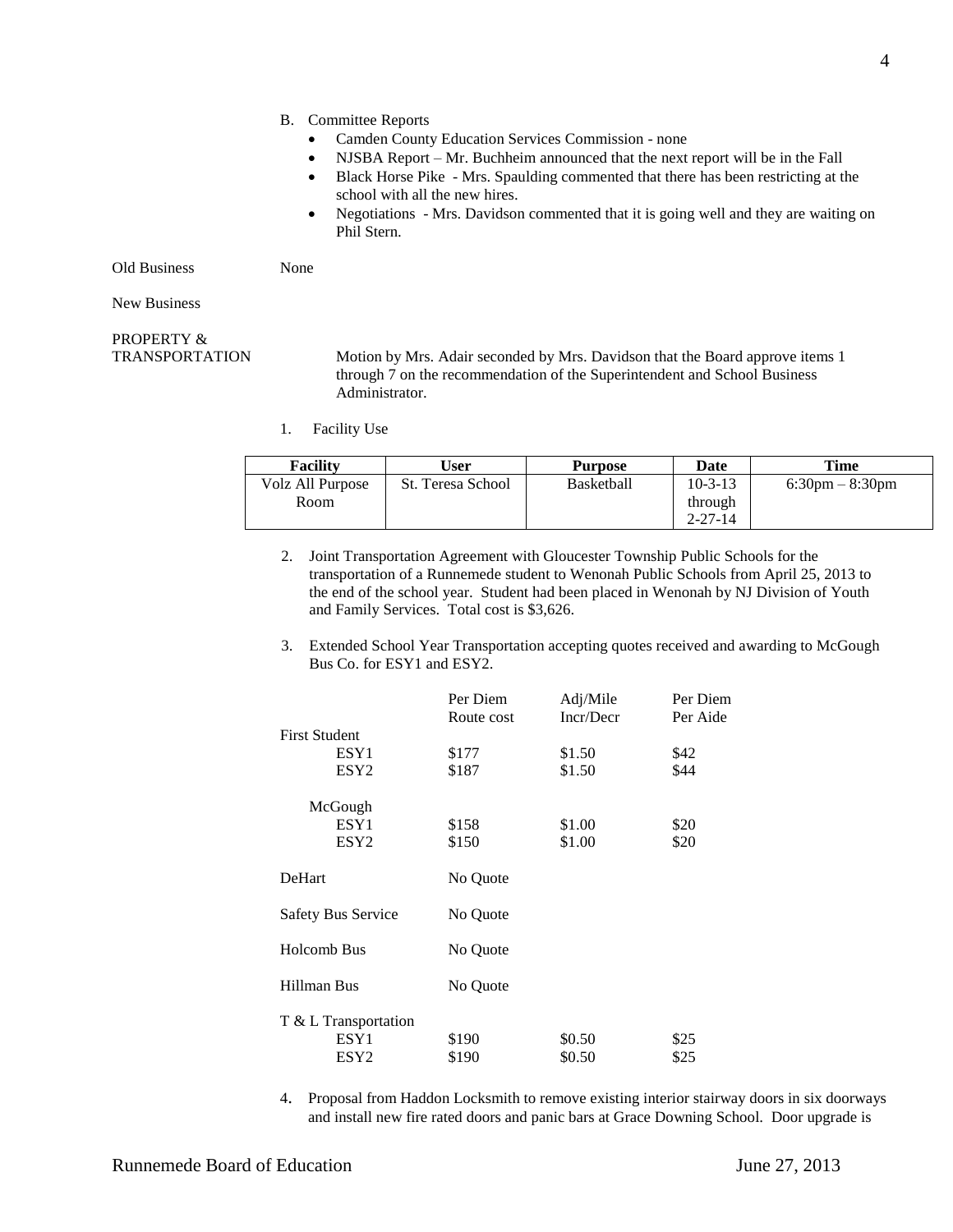required by Fire Marshall. Cost to upgrade Downing School is \$22,200. Proposal is lowest received.

5. Dispose of the below listed phone equipment that was replaced several years ago. Attempt to sell equipment was unsuccessful.

11 Iwatsu 1X-12KTD-2 12 Button Digital Display Key Phone 10 Iwatsu ADIX IX 12KTS-2 12 Button Standard No Digital Display 1 Vodavi Infinite IN9011-71 8 Button Charcoal Telephone

- 6. Purchase EDGE Walk-Behind Floor Scrubber and EDGE STICK Floor Machine equipment and supplies through NJ State Approved Coop Pricing System 65MCESCCPS, maintenance equipment bid award 11/12-40. Walk-behind machine with upgraded heavy duty battery package cost \$6,783. EDGE STICK Floor Machine cost \$2,927. (Green technology equipment)
- 7. Dispose of the attached list of equipment provided by Jeanette Schiraldi upon unsuccessful attempt to sell equipment**.**

| ROLL CALL VOTE: | 5 Aye 0 Nay | 0 Abstain | 4 Absent       |
|-----------------|-------------|-----------|----------------|
|                 |             |           | (Mrs. Beebe)   |
|                 |             |           | Ms. Panzarella |
|                 |             |           | Mrs. Torrillo  |
|                 |             |           | Mr. Wark)      |
|                 |             |           |                |

#### MOTION CARRIED

PERSONNEL Motion by Mr. Buchheim seconded by Mrs. Smith that the Board approve items 1 through 7 on the recommendation of the Superintendent:

- 1. Lee-Ann Michel will be the ESY 2-4 teacher.
- 2. Substitutes for Extended School Year Program Mary Helder, Erin Whitescarver, Diane Bergman, Karen Clements. Aides - Karen Fazi, Christine Zanghi, Michelle Betteridge.
- 3. Koreen Strong to join our substitute list for the 2013-2014 school year.
- 4. Robert Richards to join our substitute list for the 2013-2014 school year.
- 5. Cynthia King to join our substitute list for the 2013-2014 school year.
- 6. Dorothy Thomas to join our substitute list for the 2013-14 school year.
- 7. Kathleen Kelly, substitute playground/lunch aide for the 2013-2014 school year.
- 8. Ratify and affirm the Employment Agreement for Joanne Augustine as Business Administrator/Board Secretary as approved by the Executive County Superintendent of Schools for the period July 1, 2013 through June 30, 2014. (No changes have been made; this approval is ratified per date of ECS issued approval date June 10, 2013. The salary \$91,555 represents a 2% increase before health insurance contribution.)
- 9. Approve Valerie Carmody to process SDA grant reimbursement paperwork necessary to complete/finalize the 2010 Grants #3597, #3598 and #3599 at the rate of \$30 per hour.
- 10. Approve employee #357 for childcare leave from September 1, 2013 November 11, 2013.
- 11. Approve employee #331 for childcare leave from September 1, 2013 June 30, 2014.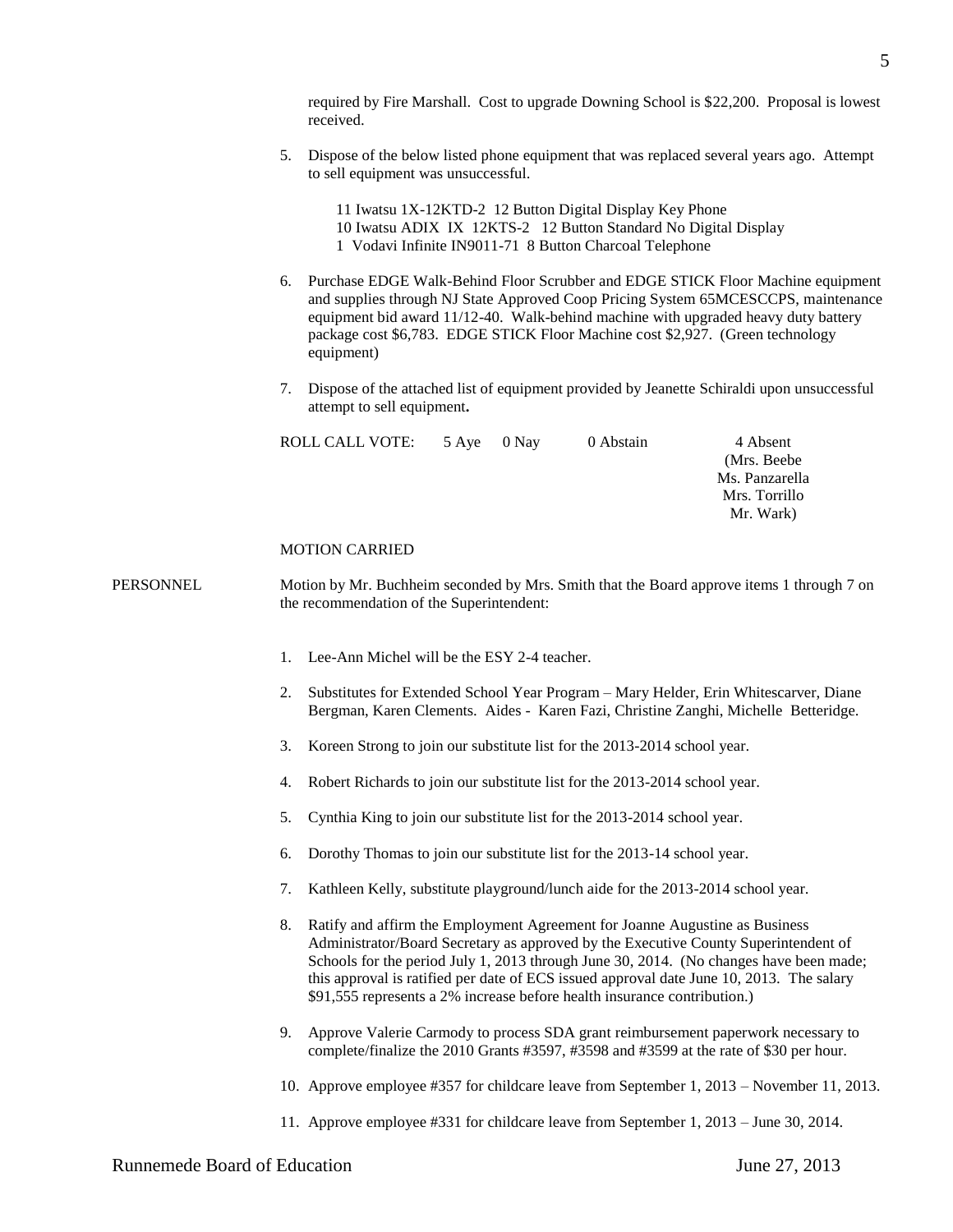12. Below is a list of our new staff members who need board approval for the 2013-2014 School Year:

| <b>Staff Member</b>                     | School          | <b>Position Salary</b>          |                       |
|-----------------------------------------|-----------------|---------------------------------|-----------------------|
| Janine Verdecchio                       | Downing         | Grade 2                         | \$49,100 (M step 1)   |
| Samantha Eib                            | Bingham         | Grade K-1 SE                    | \$47,100 (BA step 1)  |
| Victoria Kelly                          | <b>Bingham</b>  | Grade 1                         | \$47,100 (BA step 1)  |
| (maternity coverage)                    |                 |                                 |                       |
| Kaitlyn Taraschi                        | B & D           | PE & Health                     | \$47,100(BA step 1)   |
| Kevin Michell (cert in process) Bingham |                 | Grade 2 SE                      | \$47,100(BAstep 1)    |
| Lindsey Lamonica                        | Bingham         | Grade 3 \$47,100(BA step 1)     |                       |
| Christine Duffield                      | Volz            | Grade 6-8 SS                    | \$47,100(BA step 1)   |
| Jeneane DeJohn                          | Volz            | <b>SE</b>                       | \$47,100(BA step 1)   |
| Lee-Anne Michell                        | Volz            | Grade 4-5 SE                    | \$48,212(BS step2)    |
| Elizabeth Armetta -                     |                 |                                 |                       |
| (cert in process)                       | District        | Psychologist                    | \$49,100 $(M$ step 1) |
| James Winkelspecht, Jr.                 | <b>District</b> | Vice-Principal                  | \$73,000(M)           |
| Kayleigh Root                           | Volz            | Grade 7-LA                      | \$50,212 (M step 2)   |
| Shannon Callahan                        | Volz            | Grade 7-Math\$47,100(BA step 1) |                       |
| Karen Kauffmann                         | B & D           | Grade K-3                       | \$47,100(BA step 1)   |
| Joan Greenwood                          | Volz            | Technology                      | \$47,100(BA step1)    |
| Meghan Bollendorf                       | Volz            | Instructional                   | \$16,200              |
|                                         |                 | Aide                            |                       |

- 13. 2013-2014 staff assignment and transfers. (please see attached).
- 14. Change in School Secretary's Contract, effective July 1, 2013- Salaries pending contract settlement.

|         | <b>Bingham</b><br>Annette Marker-12 month                                                                                                                                                                                                   |                | Downing<br>Patricia Watts-12 month                                                                                | Volz<br>Susan Rost-10 month<br>(full-time)                              |
|---------|---------------------------------------------------------------------------------------------------------------------------------------------------------------------------------------------------------------------------------------------|----------------|-------------------------------------------------------------------------------------------------------------------|-------------------------------------------------------------------------|
|         | 15. Approve support staff, maintenance/custodial and cafeteria staff for the 2013-2014 school<br>year. See attached sheet. (salaries pending due to negotiations)                                                                           |                |                                                                                                                   |                                                                         |
|         | 16. Child Study Team summer work as follows at the 12-13 per diem contract rate.<br>Michelle DiMatties<br>Elizabeth Armetta<br>Marianna Tasso<br>17. Approve Mindy Otero as CPI trainer for the district for the 2013-14 school year. Mindy | 4 days @264.92 | 10 days @296.50<br>10 days @ 245.50<br>received her certificate on May 17, 2013. Rate for training is \$28.00/hr. |                                                                         |
|         | <b>ROLL CALL VOTE:</b>                                                                                                                                                                                                                      | 5 Aye<br>0 Nay | 0 Abstain                                                                                                         | 4 Absent<br>(Mrs. Beebe<br>Ms. Panzarella<br>Mrs. Torrillo<br>Mr. Wark) |
|         | <b>MOTION CARRIED</b>                                                                                                                                                                                                                       |                |                                                                                                                   |                                                                         |
| FINANCE | Motion by Mrs. Adair seconded by Mrs. Davidson to approve items 1 through 9 and 11 through<br>25 as attached on the recommendation of the Superintendent and School Business Administrator                                                  |                |                                                                                                                   |                                                                         |

1. Transfers and Appropriation/Revenue Adjustments – May, 2013 Cash Report – May, 2013 Treasurer's Report – April, 2013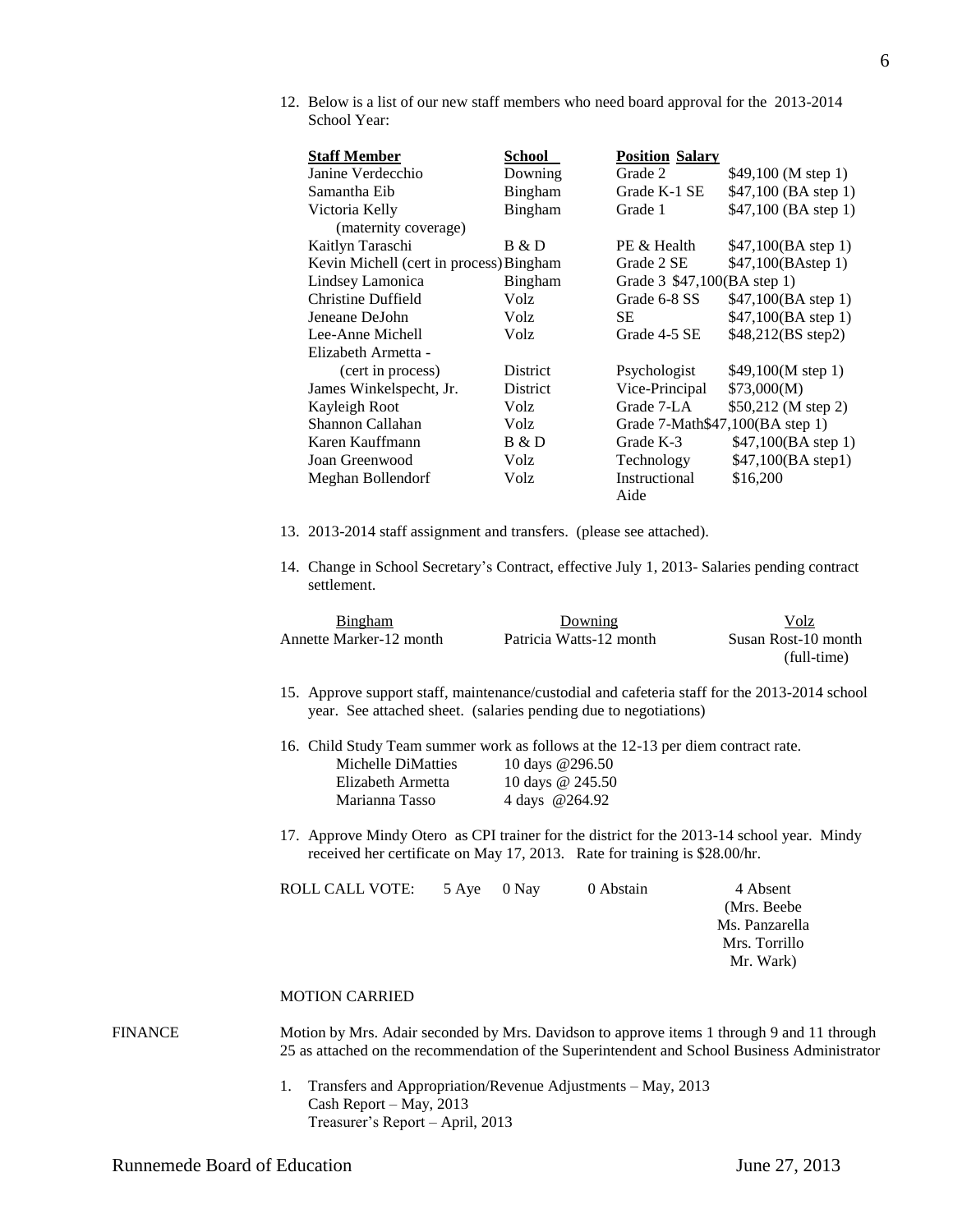2. Professional Development Workshops

| <b>Name</b>               | <b>Workshop/Conference</b> | Date(s)/Time/Location    | Cost         |
|---------------------------|----------------------------|--------------------------|--------------|
| Charles Buchheim          | NJSBA 2013 Workshop &      | October 22-24, 2013      | \$150/person |
| Patricia Adair            | Exhibition                 | <b>Atlantic City</b>     | Mileage      |
| Samantha Spaulding        |                            | <b>Convention Center</b> | Hotel if     |
| Naomi Davidson            |                            | Atlantic City, NJ        | required     |
| Angel Beebe               |                            |                          |              |
| <b>Addtl School Board</b> |                            |                          |              |
| Members TBD               |                            |                          |              |
| Joanne Augustine          |                            |                          |              |
| Mark Iannucci             |                            |                          |              |

3. Payment of Bills (Bills Lists attached)

| <b>ACCOUNT PERIOD/BATCH #</b>          | <b>TOTAL AMOUNT</b> |
|----------------------------------------|---------------------|
| Bills List #1 - Payroll $05/15/2013$   | \$348,936.19        |
| Bills List $#2$ – Payroll $05/30/2013$ | \$349,496.10        |
| Bills List $#3 - June 27, 2013$        | \$188,203.95        |
| Bills List $#4$ – June 27, 2013        | \$40,851.12         |
| Cafeteria - Inv's 4/26-5/30/13         | \$18,344.94         |
| Cafeteria - Inv's 5/31-6/13/13         | \$13,758.33         |
| <b>TOTAL</b>                           | \$959,590.63        |

- 4. Tuition contract for student DM placed at Wenonah Elementary School by NJ Division of Youth and Family Services for the remainder of the 2012-13 school year. Total prorated cost from April 15, 2013 is \$2,399.35
- 5. Renewal of the Section 125 Plan Flexible Spending Account as required by NJ Chapter 78, P.L. 2011 with AFLAC. AFLAC is waiving member costs and administrative fees to the Board. The plan year for the FSA and any optional voluntary plans from AFLAC began September 1. AFLAC will issue a short year FSA contract for the period September 1 through December 31 and then issue a new contract to coincide with the calendar year 2014.
- 6. Approve resolution that does not require Archway Schools to charge students for reduced and/or paid meals.

# RESOLUTION

Be it resolved that the Runnemede Board of Education does not require the Archway Schools to charge students for reduced and/or paid meals provided as part of their educational program in compliance with the NJ Department of Agriculture's Child Nutrition Program regulations.

- 7. Appoint the firm of McManimon & Scotland as bond counsel for services to issue renewal Grant Anticipation Promissory Notes with an estimated total fee not to exceed \$1,500 for the bond counsel services.
- 8. Contract with Cooper University Hospital for the Employee Assistance Program at an annual fee of \$5,076 for the 2013-14 school year.
- 9. Renewal agreement between Runnemede Board of Education and E-rate Partners, LLC for Priority I E-rate services for Funding Years 2014 and 2015. Annual fee for Funding Year 2014 will be \$2,500.

| ROLL CALL VOTE: 5 Aye 0 Nay 0 Abstain |  | 4 Absent<br>(Mrs. Beel) |
|---------------------------------------|--|-------------------------|
|                                       |  | Ms. Panzare             |

(Mrs. Beebe Ms. Panzarella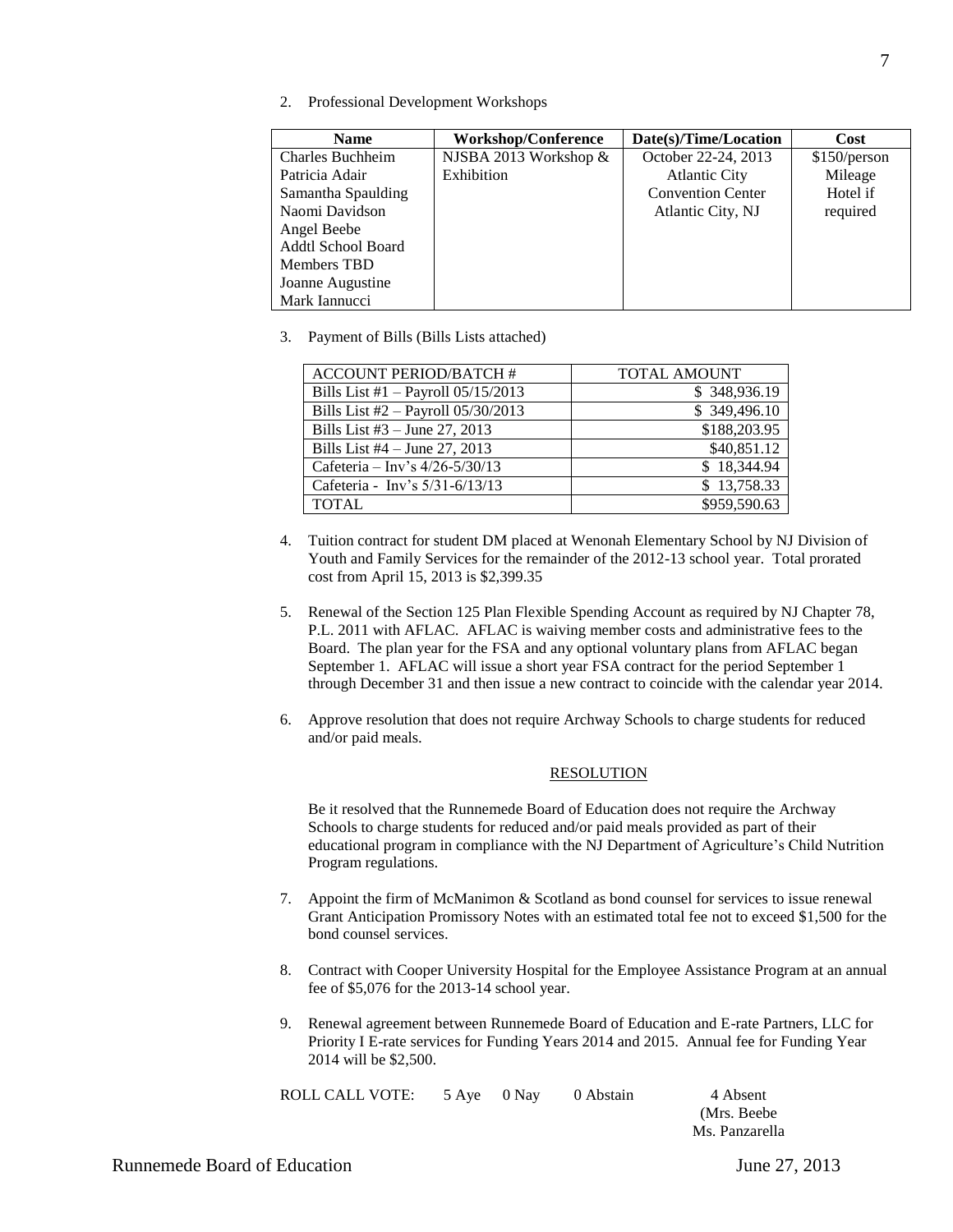# Mrs. Torrillo Mr. Wark)

## MOTION CARRIED

- Motion by Mrs. Smith seconded by Mrs. Adair to approve item 10 on the recommendation of the Superintendent and School Business Administrator
- 10. Approve resolution to transfer funds to Reserve Accounts

# RESOLUTION

WHEREAS, NJSA 18A:21-2, NJSA 18A:7G-13, and NJSA 18A7F-41 permit a Board of Education to establish and/or deposit into certain reserve accounts at year end, and

WHEREAS, the aforementioned statutes authorize procedures, under the authority of the Commissioner of Education, which permit a board of education to transfer unanticipated excess current revenue or unexpended appropriations into reserve accounts during the month of June by board resolution, and

WHEREAS, the Runnemede Board of Education wishes to transfer unanticipated excess current year revenue or unexpended appropriations from the general fund into the following accounts at year end if funds are available: *Capital Reserve and Maintenance Reserve*, and

WHEREAS, the Runnemede Board of Education has determined that an amount *not to exceed* \$500,000 for the Capital Reserve and Maintenance Reserve each is available for such purpose of transfer;

NOW THEREFORE BE IT RESOLVED by the Runnemede Board of Education that it hereby authorizes the district's School Business Administrator to make this transfer consistent with all applicable laws and regulations.

|  | 0 Abstain   | 4 Absent       |
|--|-------------|----------------|
|  |             | (Mrs. Beebe)   |
|  |             | Ms. Panzarella |
|  |             | Mrs. Torrillo  |
|  |             | Mr. Wark)      |
|  | 5 Aye 0 Nay |                |

# MOTION CARRIED

- Motion by Mrs. Adair seconded by Mrs. Davidson to approve items 1 through 9 and 11 through 25 as attached on the recommendation of the Superintendent and School Business Administrator
- 11. Approve The Barclay Group to be named insurance broker/risk management consultant of record for the 2013-14 school year.
- 12. Approve Brown and Brown Benefit Advisors to be named as Insurance Broker (health benefits) for the 2013-14 school year.
- 13. Approve Bayada School Nursing Services for the 2013-2014 School Year. (no increase in six years)

| <b>LPN</b> Services | <b>RN</b> Services |
|---------------------|--------------------|
| \$45.00/hr.         | \$55.00/hr         |

14. Approve American Appraisal be appointed to provide Fixed Asset appraisal update services for the district for the 2013-14 school year at a fee of \$1,400.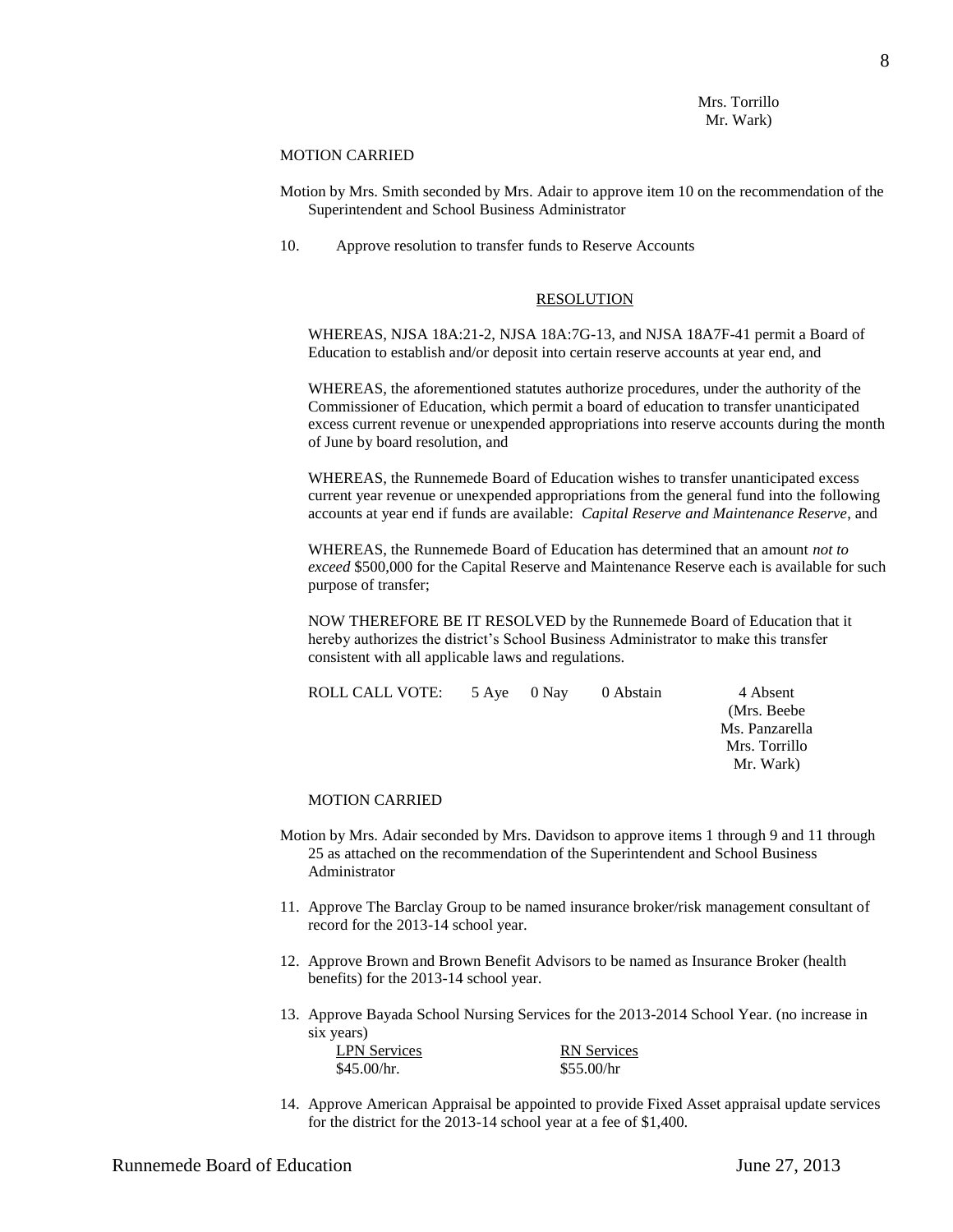- 15. Approve contract for Gloucester County Special Services to provide services to our hearing impaired student from September, 2013 through June, 2014. Total fee is \$4,270.
- 16. Tuition contracts for the 2013-14 school year for the placement of students in the listed outof-district placement as per IEP:

| Student ID | Placement             | Purpose<br>Cost      |             |
|------------|-----------------------|----------------------|-------------|
| 8603896991 | Kingsway Learning Ctr | Tuition-ESY          | \$8,105.70  |
|            |                       | Tuition              | \$48,634.20 |
|            |                       | $1:1$ Aide-ESY       | \$2,640.00  |
|            |                       | 1:1 Aide \$26,640.00 |             |
| 5910141622 | Durand Academy        | Tuition              | \$53,413.20 |

17. Application for the FY2014 IDEA-B and FY2014 NCLB entitlement grants for the following amounts:

| <b>IDEA PK</b>           | \$11,691  |
|--------------------------|-----------|
| <b>IDEA Basic</b>        | \$211,934 |
| IDEA Basic-NP \$ 32.968  |           |
| NCLB Title IA \$180,190  |           |
| NCLB Title IIA $$44.241$ |           |
| NCLB Title III $$3.346$  |           |
|                          |           |

The new application process for FY2014 NCLB has been delayed. (NCLB Funding Notice issued June 25 includes Non-public allocation.)

- 18. Payment of 5 accrued unused vacation days at the per diem rate of \$483.43 (total of \$2,417.15) for Marie Gallagher, Principal.
- 19. Approve employee #12 (due to long term disability) for payment of 5 unused vacation days (total of \$1,238.00).
- 20. Add additional detail to the minutes of the April  $24<sup>th</sup>$ , 2013 meeting regarding the resolution to approve the Educational Data Services vendor Northeast Mechanical and Northeast Electrical Services. Attachment XIV. C. 11. should be included in the minutes.
- 21. Approve purchase of Lunchtime Point of Sale Software to handle food service sales. The software will improve data management and operational efficiencies as well as having integrated reporting, importing of student information from the student data base, and the capability to allow parents to view purchases. Cost for software and services are \$5,035. (Additional quote received from Heartland for "Lunchbox" point of sale software. Cost for Lunchbox software and services was \$7,810.)
- 22. Approve NWEA renewal license subscription for MAP for Reading, Mathematics, Language Usage and Primary Grades effective July 1, 2013 to June 30, 2014 at total cost of \$9,950.
- 23. Contract for Barbara Epstein as Educational Consultant to provide instructional support for "at risk" students and consultation and teacher professional development for the 2013-2014 school year. The contract amount is not to exceed \$40,000, funded by NCLB Title IA and Title IIA.
- 24. If no July meeting is held, move that the Business Administrator be authorized to process invoices for July with Board confirmation at the August meeting.
- 25. Authorize the Business Administrator to do account transfers that may be needed to close the fiscal year with Board confirmation at the next regular meeting.

|                              |       |        | riscar year with Doard commitmation at the next regular meeting. |                                            |
|------------------------------|-------|--------|------------------------------------------------------------------|--------------------------------------------|
| ROLL CALL VOTE:              | 5 Ave | () Nav | 0 Abstain                                                        | 4 Absent<br>(Mrs. Beebe)<br>Ms. Panzarella |
| Runnemede Board of Education |       |        |                                                                  | June 27, 2013                              |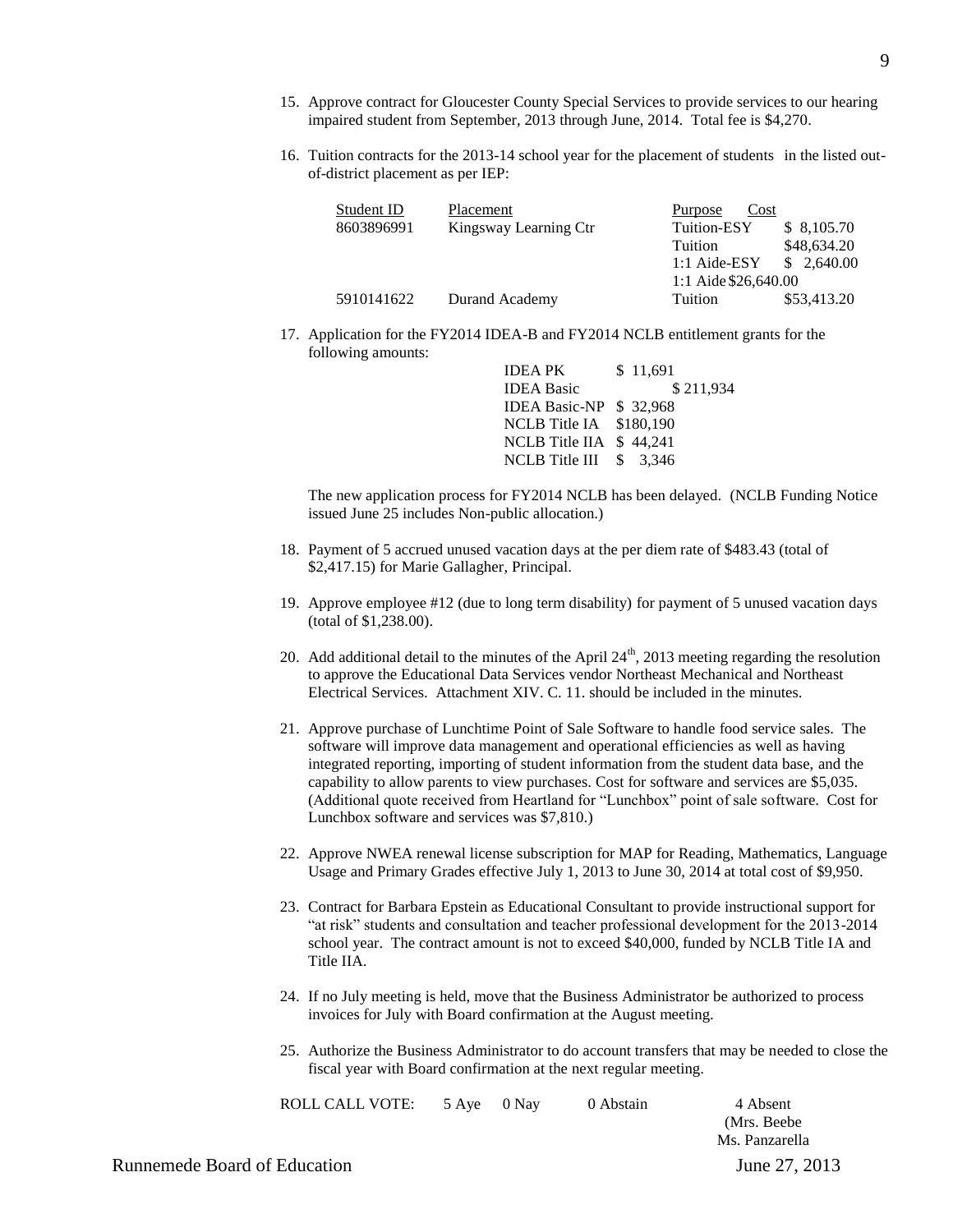Mrs. Torrillo Mr. Wark)

#### MOTION CARRIED

CURRICULUM Motion by Mrs. Davidson seconded by Mr. Buchheim to approve items 1 through 4 on the recommendation of the Superintendent:

- 1. Homebound instruction (medical) for student #8073732338 who will be unable to attend school through 6/30/2013. (Teacher – Taliferro, King)
- 2. Homebound instruction (IEP) for student #6100472894 who will need supplemental instruction during summer due to chronic illness. (Teacher-Pray)
- 3. Bedside instruction (medical) for student #6987896303 while in hospital partial care unit from 6/3/13 to 6/19/13.
- 4. Bedside instruction (medical) for student #6127067095 while in hospital from 6/14 to 6/19/13.

| ROLL CALL VOTE: \ | 5 Aye 0 Nay | 0 Abstain | 4 Absent       |
|-------------------|-------------|-----------|----------------|
|                   |             |           | (Mrs. Beebe)   |
|                   |             |           | Ms. Panzarella |
|                   |             |           | Mrs. Torrillo  |
|                   |             |           | Mr. Wark)      |
|                   |             |           |                |

## MOTION CARRIED

POLICIES/ PUBLIC RELATIONS None

| Recognition of<br>Citizens and Staff |                                                                                                                                                                                                                                                                                                                                                                                                                                                                                                                                                                                                                                                                                                                                                                                                                                                                   |
|--------------------------------------|-------------------------------------------------------------------------------------------------------------------------------------------------------------------------------------------------------------------------------------------------------------------------------------------------------------------------------------------------------------------------------------------------------------------------------------------------------------------------------------------------------------------------------------------------------------------------------------------------------------------------------------------------------------------------------------------------------------------------------------------------------------------------------------------------------------------------------------------------------------------|
| - non-agenda items                   | The Public is reminded that they should attempt to resolve problems and/or complaints through<br>initial contact with the staff member or members involved therein and the Chief School<br>Administrator prior to petitioning the Board of Education. Complaints should only be brought to<br>the Board after the appropriate school staff has had a reasonable opportunity to resolve the<br>problem at the employee level. Statements should be limited in length to 3 minutes                                                                                                                                                                                                                                                                                                                                                                                  |
|                                      | The public is reminded that all public complaints against a district employee must be made<br>through a specific grievance process.                                                                                                                                                                                                                                                                                                                                                                                                                                                                                                                                                                                                                                                                                                                               |
|                                      | A description of this process may be found in BOE policy (File Code 0167). This policy is<br>available upon request in the office of the Board Secretary.                                                                                                                                                                                                                                                                                                                                                                                                                                                                                                                                                                                                                                                                                                         |
|                                      | Any individual naming an employee in a complaint before the Board of Education, without the<br>employee's permission, could be cited for violating that employee's civil and contractual rights.                                                                                                                                                                                                                                                                                                                                                                                                                                                                                                                                                                                                                                                                  |
|                                      | Mrs. Gallagher, Principal of Bingham and Downing Schools thanked the Board,<br>secretaries and all staff for their support over the past 18 years.<br>Mrs. Pat Wilson, 201 Schubert Ave, thanked Janet and Marie for their years of service.<br>٠<br>She also welcomed all the new staff and stated that they will love it here.<br>Mrs. Amy Farry had two comments/questions: 1. What was status of a new sign and<br>٠<br>painting for the Volz parking lot? Mr. Buchheim and Mr. Bruner informed her that the<br>sign was up. Mr. Bruner commented that the Board was informed at a previous meeting<br>that the painting was planned for summer work. 2. Mrs. Farry wanted to suggest an<br>item for the Board's goal setting workshop in August. Mrs. Farry would like to have<br>more information sent home for parents regarding student MAP test results. |